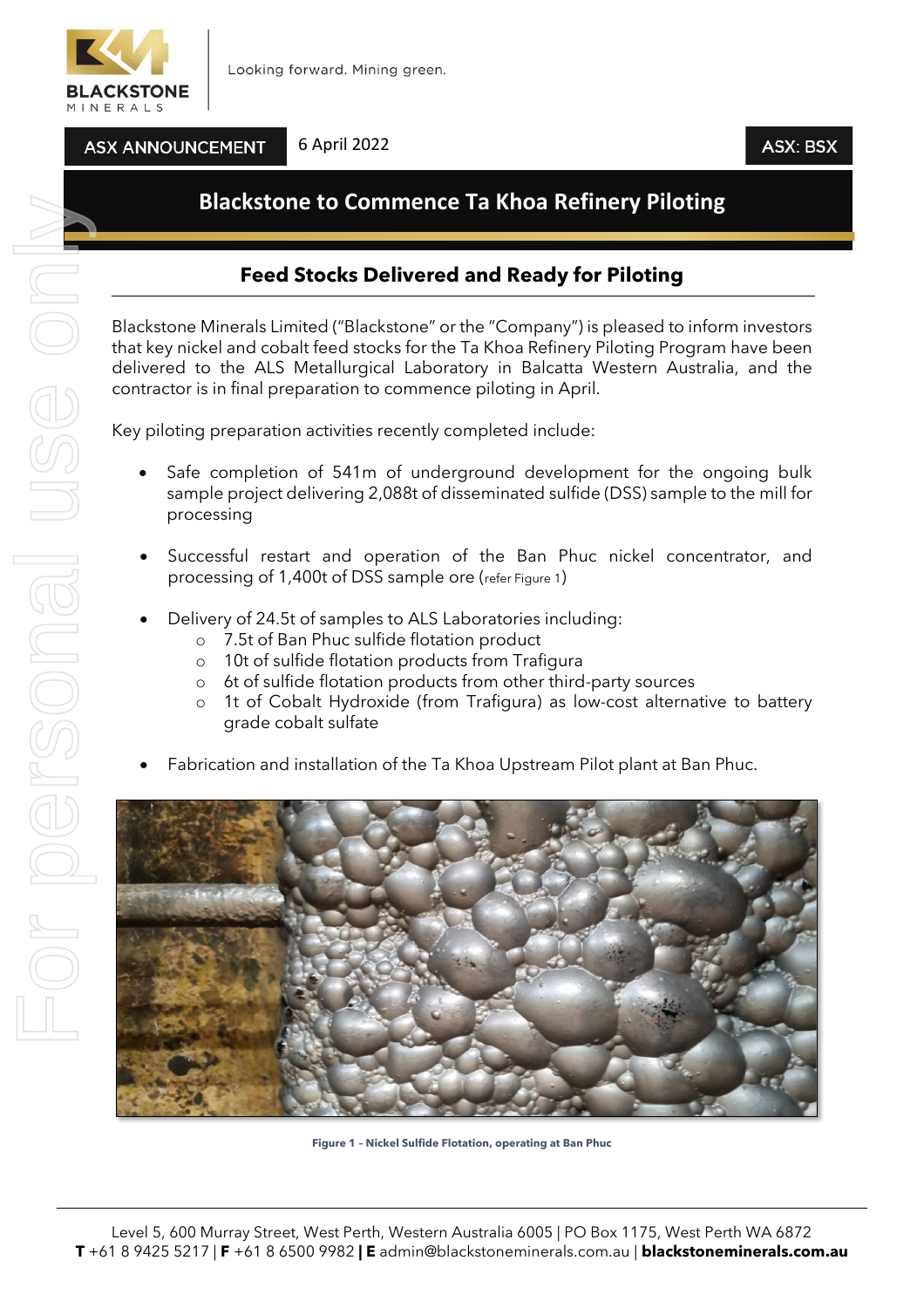Scott Williamson, Blackstone's Managing Director, said:

"*The Ban Phuc mining, processing and maintenance teams have worked tirelessly to refurbish and recommission the Ban Phuc nickel concentrator. Blackstone is excited to commence the Ta Khoa piloting program with ALS, as we continue to de-risk the project.* 

*"Blackstone is committed to sustainable mining and its development plans to recommence full commercial scale operations in Vietnam. As we progress further into pilot plant testing and feasibility studies, we will continue to advance our engagement and collaboration with* 



**Figure 2 – In Progress Development Drive**

### **Ban Phuc Nickel Concentrator**

*potential partners and customers for our vertically integrated development strategy."*

### **Mining Program**

In December 2021, Blackstone was granted approval to recommence mining activities as part of our ongoing development of the Ta Khoa Nickel Project. Approval was received to perform mining works that will involve completion of ~1,000m of lateral development (refer ASX announcement 9 December 2021).

To 29 March 2022, Blackstone had successfully completed 541m of development, delivering 2,088t of ore to the surface, and averaging 136m a month (refer Figure 2).

The existing 450ktpa Ban Phuc nickel concentrator was recommissioned in January 2022. Recommissioning works were completed by the skilled Ban Phuc operating and maintenance team, many of whom were part of the original team who operated the plant back in 2013-16. The plant was placed on care and maintenance in September 2016 and has been meticulously maintained. The efficiency of recommissioning activities, and successful operation of the crushing circuit (refer Figure 3) and concentrator, gives Blackstone great confidence in its suitability for treating regional massive sulfide vein (MSV) ore bodies. Blackstone has the optionality to turn on the Ban Phuc nickel concentrator and process MSV orebodies, particularly in an elevated nickel price environment.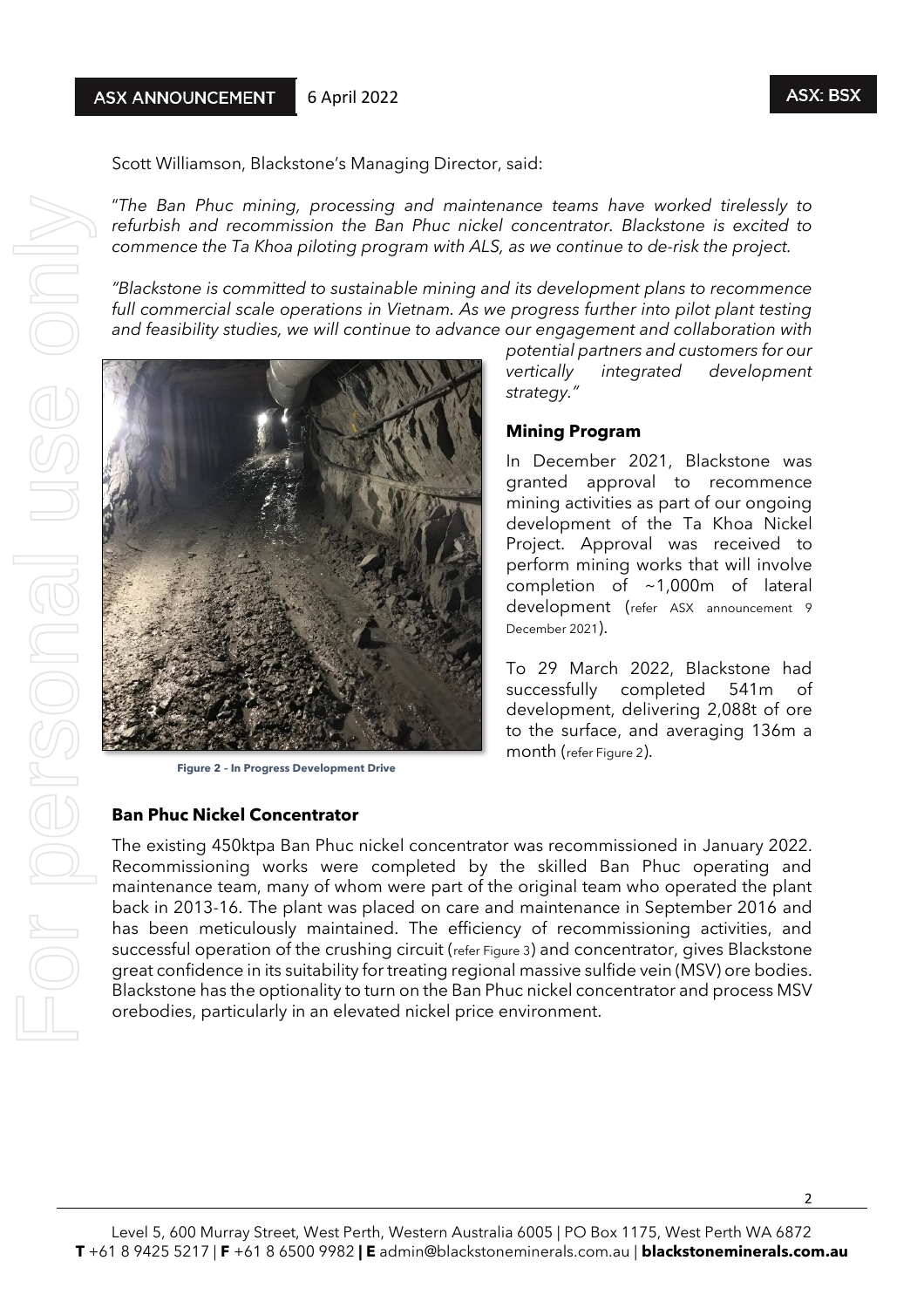

**Figure 3 – Ban Phuc Secondary Crushing Circuit**

Approximately 7.5t Ban Phuc flotation samples were packed and shipped to ALS Laboratories in Balcatta WA, ready for pilot program kick-off in April (refer Figure 4).



**Figure 4 – Ban Phuc Flotation Samples**

### **Piloting Program**

The Main purpose of the piloting program is to replicate the full scale TKR flowsheet to confirm preliminary test work conditions and provide an insight into the operation conditions of the continuous plant. Evaluation of the pilot plant data will help to further develop engineering data required for the TKR design and close gaps from previous testwork.

The pilot plant program is broken up into two phases of the downstream refinery flowsheet: the Extraction Phase, and Refining Phase.

**The Extraction Phase** will consist of four campaigns of between seven to ten days and will cover the front end of the downstream refinery flowsheet entailing the feed concentrate handling/feed to POX up to the production of MHP. The focus of this campaign will be to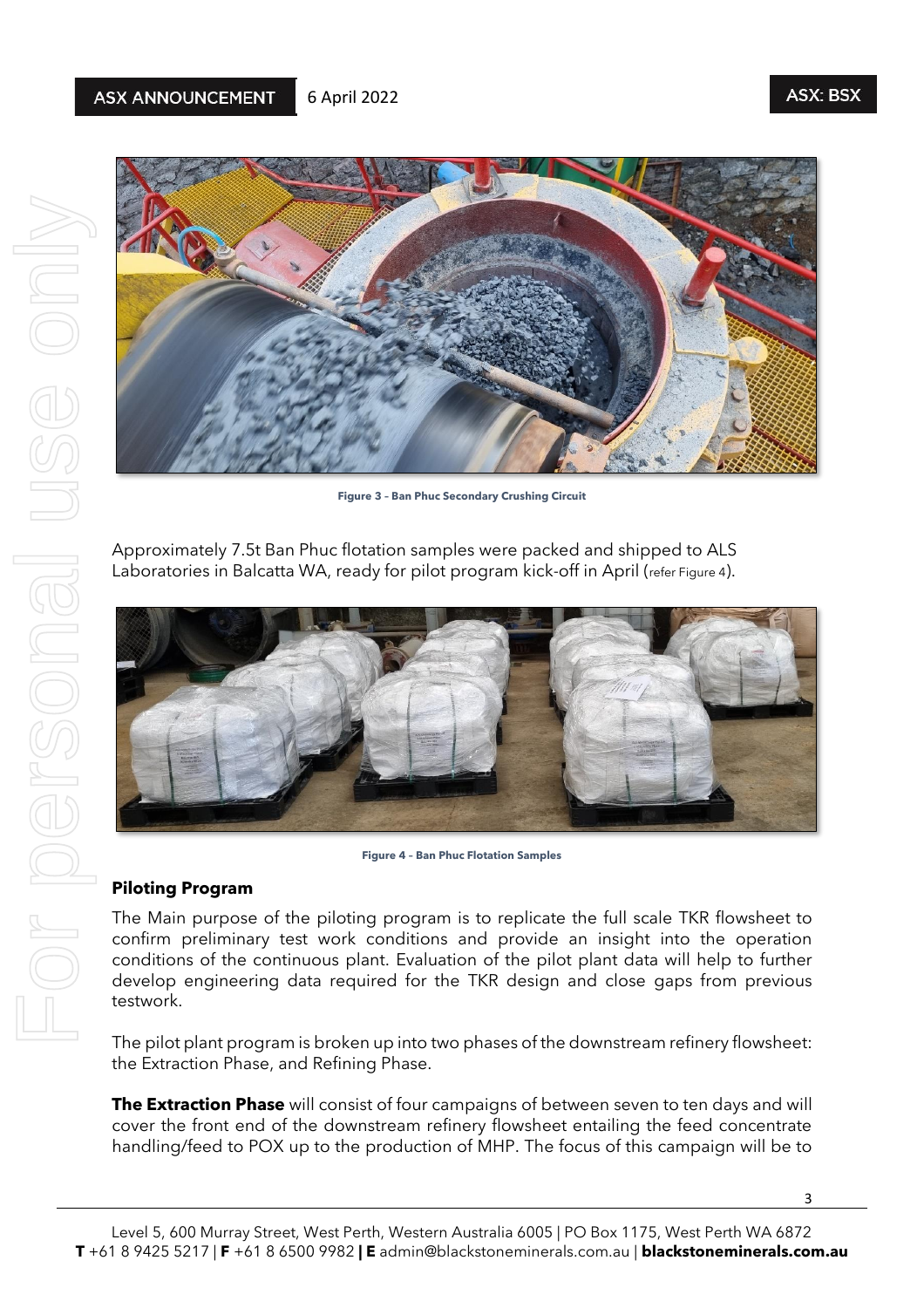test the design envelope for the POX Autoclave to maximise extraction of nickel, cobalt, and manganese.

**The Refining Phase** will focus on the second half of the flowsheet, including MHP Releach, electrolyte purification (SX), through to NCM Precursor precipitation and drying. The refining solvent extraction stages will be tested over a combined 34 days.



 **Figure 5 – Pilot Plant Autoclave**

Authorised by the Managing Director on behalf of the Board.

For more information, please contact

Managing Director Manager Corporate Development Executive<br>
+61 8 9425 5217 +61 8 9425 5217 +61 8 9425 5217

# **Scott Williamson Dhanu Anandarasa Patrick Chang**

+61 8 9425 5217 +61 8 9425 5217 +61 8 9425 5217

scott@blackstoneminerals.com.au dhanu@blackstoneminerals.com.au patrick@blackstoneminerals.com.au

4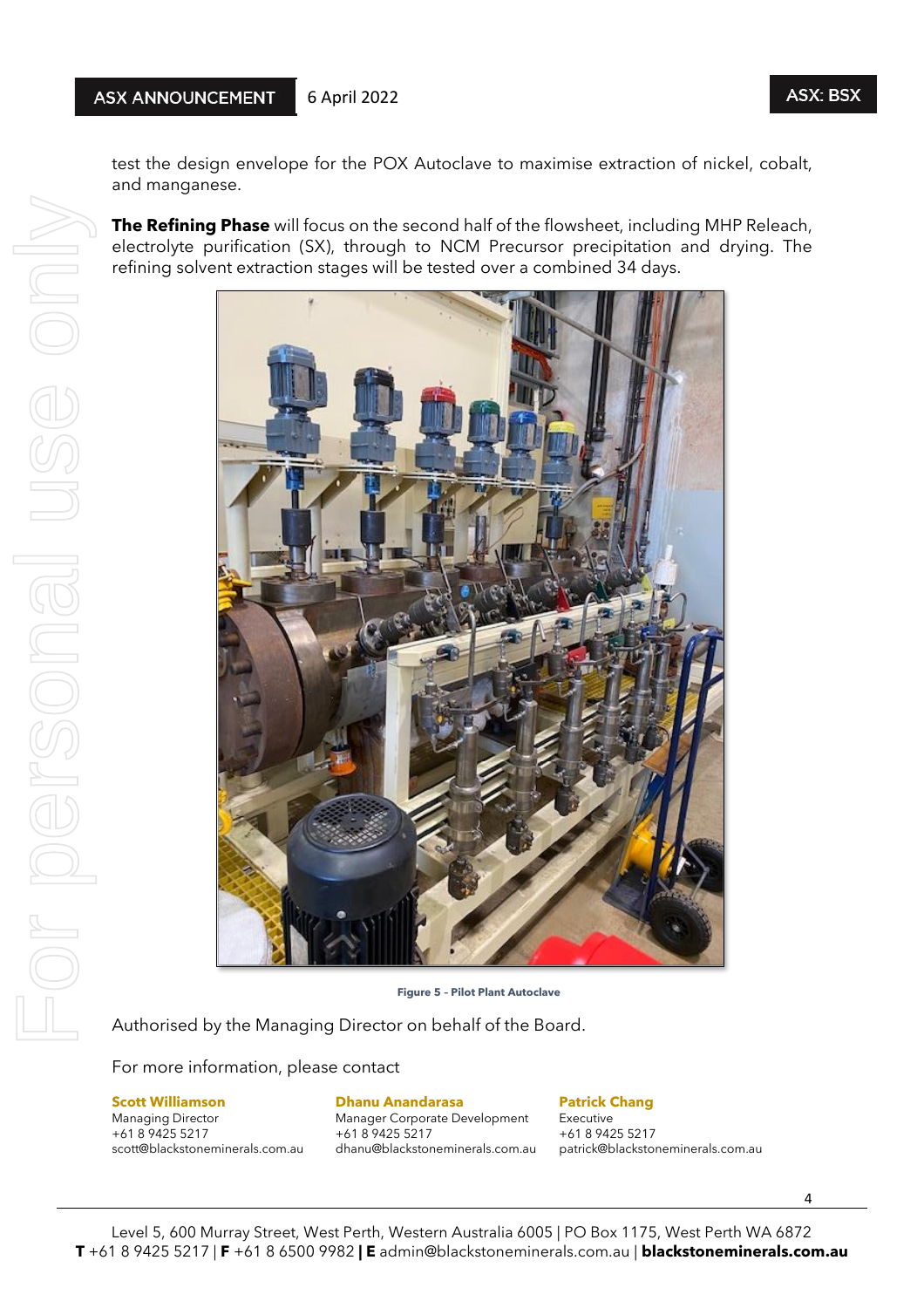### **About Blackstone**

Blackstone Minerals Ltd (ASX: BSX / OTCQX: BLSTF / FRA: B9S) is focused on building an integrated upstream and downstream battery metals processing business in Vietnam that produces NCM Precursor products for Asia's growing Lithium-ion battery industry.

The Company owns a 90% interest in the Ta Khoa Nickel Project (TKNP). The TKNP is located 160km west of Hanoi in the Son La Province of Vietnam (refer Figure 6) and includes an existing modern nickel mine built to Australian standards, which is currently being used to process nickel ore delivered by the underground bulk sample program. The Ban Phuc nickel mine successfully operated as a mechanised underground nickel mine from 2013 to 2016.

Blackstone's TKNP and Ta Khoa Refinery (TKR) are the two major cogs in Blackstone's vertically integrated development strategy (together the Ta Khoa Project). The Company's development strategy is underpinned by Blackstone's ability to secure nickel concentrate and Ta Khoa is emerging as a nickel sulfide district of enviable scale with several exploration targets yet to be tested.

In February 2022, Blackstone completed a Pre-Feasibility Study for the TKNP, and presented this on an integrated basis with the proposed TKR development (refer ASX announcement 28 February 2022). The TKR is being designed to have a refining capacity of 400ktpa, with feedstock provided from a combination of concentrate from the TKNP and third-party feed sources (3PF). Pilot Plant testing and Definitive Feasibility Studies are underway and will continue to technically de-risk the Ta Khoa Project.

At both the mine (upstream) and refinery (downstream) level, Blackstone is focused on a partnership model and is collaborating with groups who are focused on sustainable mining, minimising carbon footprint and implementing a fully vertically integrated supply chain.